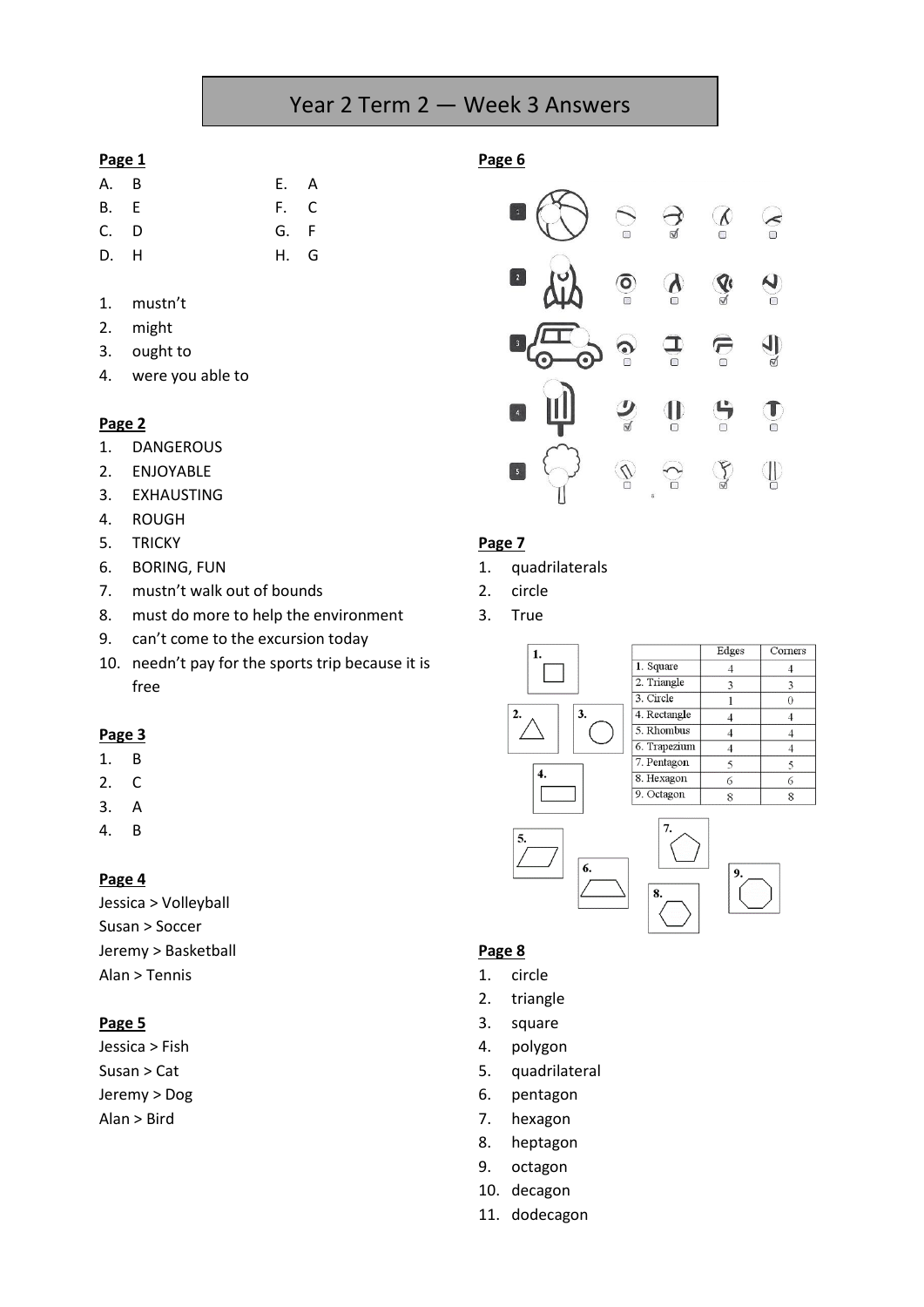#### **Page 9**

- 1. Rectangle 2-dimensional
- 2. Rectangular prism 3-dimensional
- 
- 3. Cylinder 3-dimensional
- 4. Pentagon 2-dimensional
- 5. Pyramid 3-dimensional

## **Page 10**

1.



## 2a. B, C, E, F

- b. A, D
- c. A
- d. B, E, F
- e. E





#### **Page 11**

- 1. Answer varies: e.g.
- a. one curved surface
- b. one curved surface, one circular face
- 2. Sphere, Cone, Sphere, Cone, Sphere

## **Page 12-13**

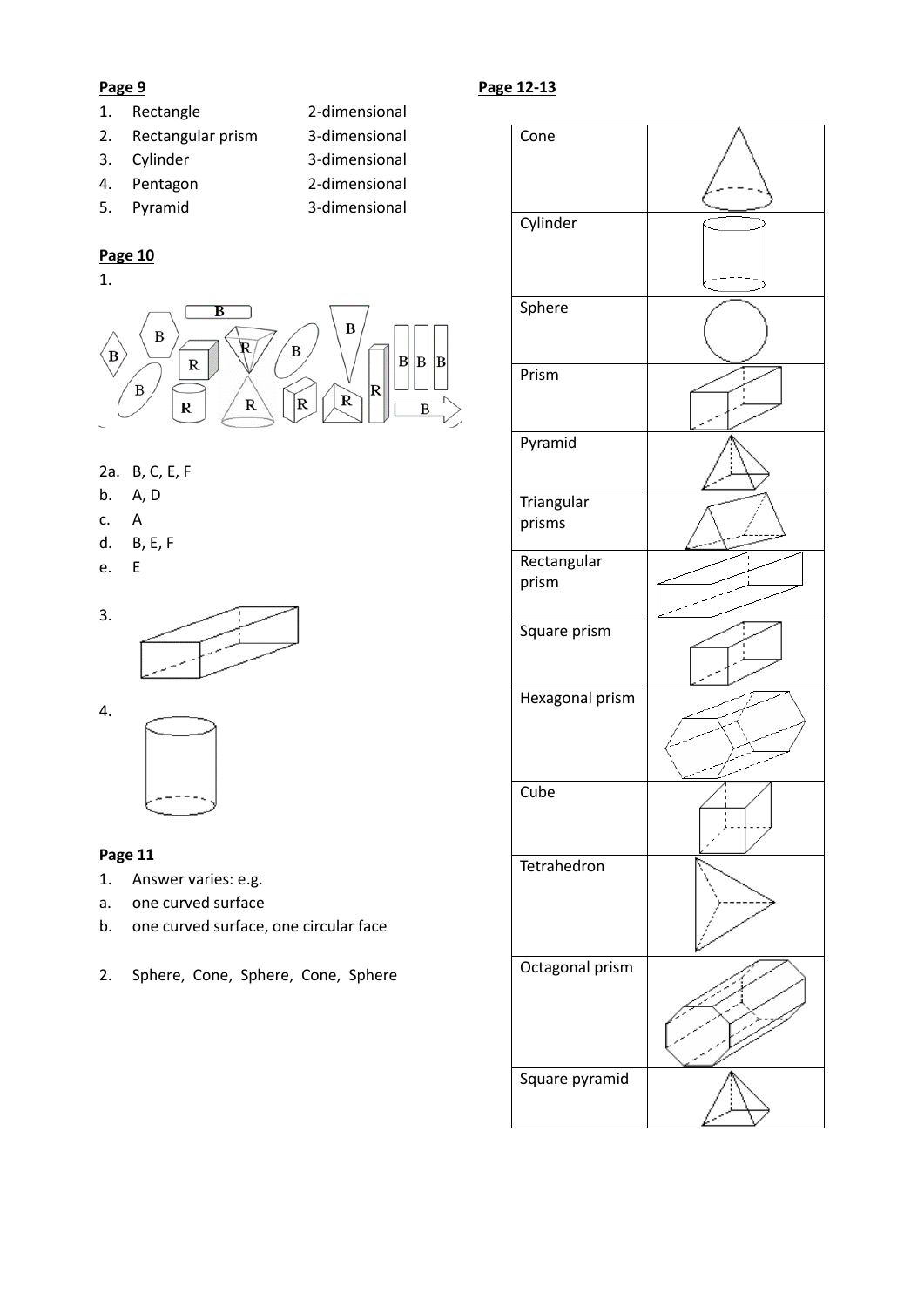|            | Page 14               |      |                        |    |      |
|------------|-----------------------|------|------------------------|----|------|
| A1. 50     |                       | 30   | 100                    | 60 | 70   |
| 2.40       |                       | 90   | 16                     | 18 | 20   |
|            |                       |      |                        |    |      |
| B1. 30     |                       | 2.   | 80                     | 3. | 90   |
| 4.         | 50                    | 5.   | 18                     | 6. | 20   |
|            |                       |      |                        |    |      |
|            | $C1. 2 \times 9 = 18$ |      | $9 \times 2 = 18$      |    |      |
|            | 2. $2 \times 7 = 14$  |      | $7 \times 2 = 14$      |    |      |
|            | 3. $2 \times 8 = 16$  |      | $8 \times 2 = 16$      |    |      |
|            | 4. $3 \times 5 = 15$  |      | $5 \times 3 = 15$      |    |      |
| 5.         | $3 \times 6 = 18$     |      | $6 \times 3 = 18$      |    |      |
|            |                       |      |                        |    |      |
| D1.70      |                       | 2.   | 90                     | 3. | 30   |
| 4.         | 60                    | 5.   | 80                     | 6. | 40   |
| 7.         | 90                    |      |                        |    |      |
|            |                       |      |                        |    |      |
|            | E1. \$30              |      | $3 \times $10 = $30$   |    |      |
|            | $2.$ \$50             |      | $5 \times $10 = $50$   |    |      |
|            | $3.$ \$80             |      | $8 \times $10 = $80$   |    |      |
|            | 4. \$100              |      | $10 \times $10 = $100$ |    |      |
|            | 5. \$70               |      | $7 \times $10 = $70$   |    |      |
| 6.         | \$90                  |      | $9 \times $10 = $90$   |    |      |
|            |                       |      |                        |    |      |
| 7.         | \$50                  |      | $5 \times $10 = $50$   |    |      |
|            | F1. \$60              | 2.   | \$90                   | 3. | \$40 |
| 4.         | \$50                  |      |                        |    |      |
|            |                       |      |                        |    |      |
|            | G1. 110               | 2.   | 200                    | 3. | 250  |
|            |                       |      |                        |    |      |
| Α          | 37                    |      |                        |    |      |
| В          | 20                    |      |                        |    |      |
| C          | 100,60                |      |                        |    |      |
| D          | 200,                  |      |                        |    |      |
|            | 80, 120               |      |                        |    |      |
| E          | 92                    |      |                        |    |      |
|            |                       |      |                        |    |      |
|            | 40,52                 |      |                        |    |      |
|            | 17, 23, 29            |      |                        |    |      |
|            |                       |      |                        |    |      |
| 1.         | Page 16<br>В          | 2.   | $\mathsf{C}$           | 3. | С    |
| 4.         | C                     | 5. C |                        | 6. |      |
|            |                       |      |                        |    | С    |
| Page 17-18 |                       |      |                        |    |      |
| 1.         | D                     | 2.   | В                      | 3. | Α    |
| 4.         | В                     | 5.   | A                      | 6. | C    |
|            |                       |      |                        |    |      |

## **Page 19**

|    | 1. live    | 7. called   |
|----|------------|-------------|
|    | 2. mammals | 8. cold     |
|    | 3. air     | 9. winter   |
|    | 4. milk    | 10. breathe |
| 5. | and        | 11. minutes |
|    | 6. fish    | 12. hour    |

#### **Page 20**

- 1. a pod
- 2. False
- 3. to reproduce/have babies
- 4. 6-12 times
- 5. through their lungs/come to the surface
- 6. fish and squid
- 7. tiny sea animals and plants
- 8. in warmer waters
- 9. toothed whales and toothless baleen whales

#### **Page 21**

| 1. | hours       | 6. | never        |
|----|-------------|----|--------------|
|    | 2. searched |    | 7. strangers |
|    | 3. missing  |    | 8. classes   |
|    | 4. parents  |    | 9. happy     |
| 5. | police      |    | 10. safe     |

#### **Page 22**

- A.
- 2. pins
- 3. cats 4. wolves
- 5. boats
- 6. poodles
- 7. clowns
- B.
- 1. singular
- 2. singular
- 3. plural
- 4. plural
- 5. plural
- 6. plural
- 7. plural

#### **Page 23**

| 1a. tongue |   | b. web | C. | claws |
|------------|---|--------|----|-------|
| 2. B       |   |        |    |       |
|            | ч |        |    |       |